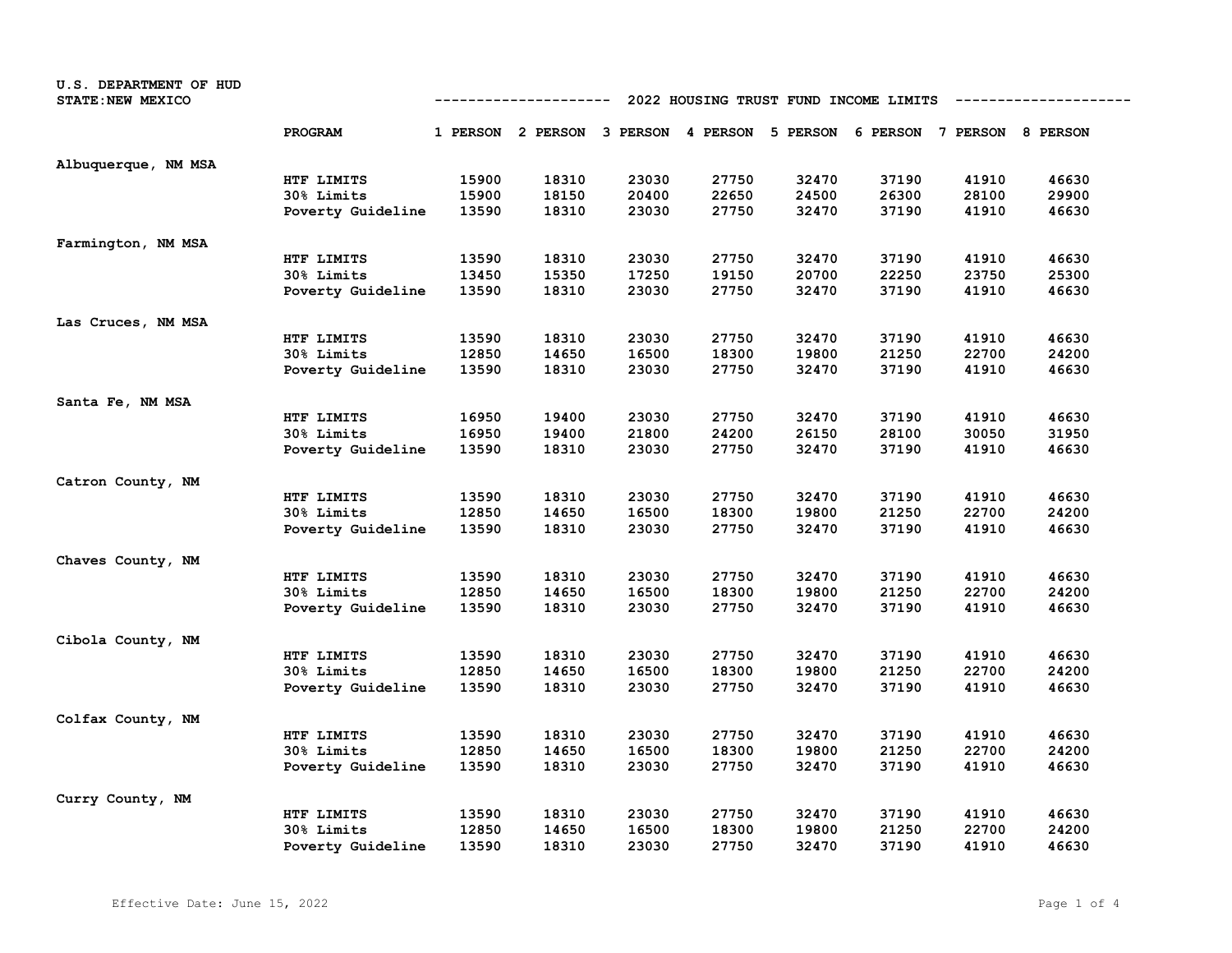| U.S. DEPARTMENT OF HUD<br>STATE: NEW MEXICO |                   | 2022 HOUSING TRUST FUND INCOME LIMITS<br>----------- |       |       |       |       |                                                                         |       |       |
|---------------------------------------------|-------------------|------------------------------------------------------|-------|-------|-------|-------|-------------------------------------------------------------------------|-------|-------|
|                                             | PROGRAM           |                                                      |       |       |       |       | 1 PERSON 2 PERSON 3 PERSON 4 PERSON 5 PERSON 6 PERSON 7 PERSON 8 PERSON |       |       |
| De Baca County, NM                          |                   |                                                      |       |       |       |       |                                                                         |       |       |
|                                             | HTF LIMITS        | 13590                                                | 18310 | 23030 | 27750 | 32470 | 37190                                                                   | 41910 | 46630 |
|                                             | 30% Limits        | 13550                                                | 15450 | 17400 | 19300 | 20850 | 22400                                                                   | 23950 | 25500 |
|                                             | Poverty Guideline | 13590                                                | 18310 | 23030 | 27750 | 32470 | 37190                                                                   | 41910 | 46630 |
| Eddy County, NM                             |                   |                                                      |       |       |       |       |                                                                         |       |       |
|                                             | HTF LIMITS        | 17150                                                | 19600 | 23030 | 27750 | 32470 | 37190                                                                   | 41910 | 46630 |
|                                             | 30% Limits        | 17150                                                | 19600 | 22050 | 24450 | 26450 | 28400                                                                   | 30350 | 32300 |
|                                             | Poverty Guideline | 13590                                                | 18310 | 23030 | 27750 | 32470 | 37190                                                                   | 41910 | 46630 |
| Grant County, NM                            |                   |                                                      |       |       |       |       |                                                                         |       |       |
|                                             | HTF LIMITS        | 13590                                                | 18310 | 23030 | 27750 | 32470 | 37190                                                                   | 41910 | 46630 |
|                                             | 30% Limits        | 12950                                                | 14800 | 16650 | 18500 | 20000 | 21500                                                                   | 22950 | 24450 |
|                                             | Poverty Guideline | 13590                                                | 18310 | 23030 | 27750 | 32470 | 37190                                                                   | 41910 | 46630 |
| Guadalupe County, NM                        |                   |                                                      |       |       |       |       |                                                                         |       |       |
|                                             | HTF LIMITS        | 13590                                                | 18310 | 23030 | 27750 | 32470 | 37190                                                                   | 41910 | 46630 |
|                                             | 30% Limits        | 12850                                                | 14650 | 16500 | 18300 | 19800 | 21250                                                                   | 22700 | 24200 |
|                                             | Poverty Guideline | 13590                                                | 18310 | 23030 | 27750 | 32470 | 37190                                                                   | 41910 | 46630 |
| Harding County, NM                          |                   |                                                      |       |       |       |       |                                                                         |       |       |
|                                             | HTF LIMITS        | 13590                                                | 18310 | 23030 | 27750 | 32470 | 37190                                                                   | 41910 | 46630 |
|                                             | 30% Limits        | 12850                                                | 14650 | 16500 | 18300 | 19800 | 21250                                                                   | 22700 | 24200 |
|                                             | Poverty Guideline | 13590                                                | 18310 | 23030 | 27750 | 32470 | 37190                                                                   | 41910 | 46630 |
| Hidalgo County, NM                          |                   |                                                      |       |       |       |       |                                                                         |       |       |
|                                             | HTF LIMITS        | 13590                                                | 18310 | 23030 | 27750 | 32470 | 37190                                                                   | 41910 | 46630 |
|                                             | 30% Limits        | 12850                                                | 14650 | 16500 | 18300 | 19800 | 21250                                                                   | 22700 | 24200 |
|                                             | Poverty Guideline | 13590                                                | 18310 | 23030 | 27750 | 32470 | 37190                                                                   | 41910 | 46630 |
| Lea County, NM                              |                   |                                                      |       |       |       |       |                                                                         |       |       |
|                                             | HTF LIMITS        | 14500                                                | 18310 | 23030 | 27750 | 32470 | 37190                                                                   | 41910 | 46630 |
|                                             | 30% Limits        | 14500                                                | 16550 | 18600 | 20650 | 22350 | 24000                                                                   | 25650 | 27300 |
|                                             | Poverty Guideline | 13590                                                | 18310 | 23030 | 27750 | 32470 | 37190                                                                   | 41910 | 46630 |
| Lincoln County, NM                          |                   |                                                      |       |       |       |       |                                                                         |       |       |
|                                             | HTF LIMITS        | 13950                                                | 18310 | 23030 | 27750 | 32470 | 37190                                                                   | 41910 | 46630 |
|                                             | 30% Limits        | 13950                                                | 15950 | 17950 | 19900 | 21500 | 23100                                                                   | 24700 | 26300 |
|                                             | Poverty Guideline | 13590                                                | 18310 | 23030 | 27750 | 32470 | 37190                                                                   | 41910 | 46630 |
| Los Alamos County, NM                       |                   |                                                      |       |       |       |       |                                                                         |       |       |
|                                             | HTF LIMITS        | 30000                                                | 34300 | 38600 | 42850 | 46300 | 49750                                                                   | 53150 | 56600 |
|                                             | 30% Limits        | 30000                                                | 34300 | 38600 | 42850 | 46300 | 49750                                                                   | 53150 | 56600 |
|                                             | Poverty Guideline | 13590                                                | 18310 | 23030 | 27750 | 32470 | 37190                                                                   | 41910 | 46630 |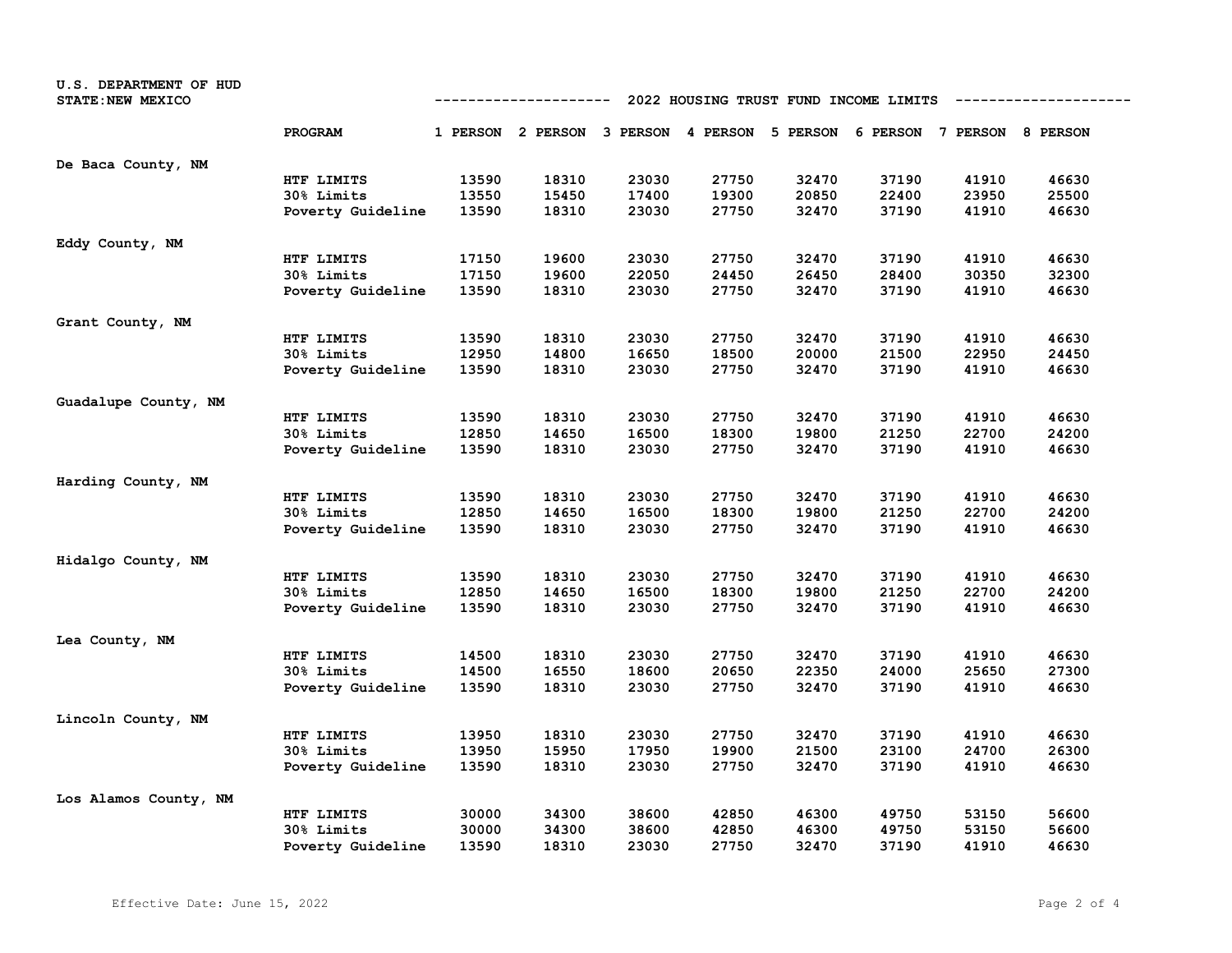| U.S. DEPARTMENT OF HUD<br>STATE: NEW MEXICO |                   | 2022 HOUSING TRUST FUND INCOME LIMITS<br>------------ |                                                                         |       |       |       |       |       |       |
|---------------------------------------------|-------------------|-------------------------------------------------------|-------------------------------------------------------------------------|-------|-------|-------|-------|-------|-------|
|                                             | PROGRAM           |                                                       | 1 PERSON 2 PERSON 3 PERSON 4 PERSON 5 PERSON 6 PERSON 7 PERSON 8 PERSON |       |       |       |       |       |       |
| Luna County, NM                             |                   |                                                       |                                                                         |       |       |       |       |       |       |
|                                             | HTF LIMITS        | 13590                                                 | 18310                                                                   | 23030 | 27750 | 32470 | 37190 | 41910 | 46630 |
|                                             | 30% Limits        | 12850                                                 | 14650                                                                   | 16500 | 18300 | 19800 | 21250 | 22700 | 24200 |
|                                             | Poverty Guideline | 13590                                                 | 18310                                                                   | 23030 | 27750 | 32470 | 37190 | 41910 | 46630 |
| McKinley County, NM                         |                   |                                                       |                                                                         |       |       |       |       |       |       |
|                                             | HTF LIMITS        | 13590                                                 | 18310                                                                   | 23030 | 27750 | 32470 | 37190 | 41910 | 46630 |
|                                             | 30% Limits        | 12850                                                 | 14650                                                                   | 16500 | 18300 | 19800 | 21250 | 22700 | 24200 |
|                                             | Poverty Guideline | 13590                                                 | 18310                                                                   | 23030 | 27750 | 32470 | 37190 | 41910 | 46630 |
| Mora County, NM                             |                   |                                                       |                                                                         |       |       |       |       |       |       |
|                                             | HTF LIMITS        | 13590                                                 | 18310                                                                   | 23030 | 27750 | 32470 | 37190 | 41910 | 46630 |
|                                             | 30% Limits        | 12850                                                 | 14650                                                                   | 16500 | 18300 | 19800 | 21250 | 22700 | 24200 |
|                                             | Poverty Guideline | 13590                                                 | 18310                                                                   | 23030 | 27750 | 32470 | 37190 | 41910 | 46630 |
| Otero County, NM                            |                   |                                                       |                                                                         |       |       |       |       |       |       |
|                                             | HTF LIMITS        | 13590                                                 | 18310                                                                   | 23030 | 27750 | 32470 | 37190 | 41910 | 46630 |
|                                             | 30% Limits        | 12850                                                 | 14650                                                                   | 16500 | 18300 | 19800 | 21250 | 22700 | 24200 |
|                                             | Poverty Guideline | 13590                                                 | 18310                                                                   | 23030 | 27750 | 32470 | 37190 | 41910 | 46630 |
| Quay County, NM                             |                   |                                                       |                                                                         |       |       |       |       |       |       |
|                                             | HTF LIMITS        | 13590                                                 | 18310                                                                   | 23030 | 27750 | 32470 | 37190 | 41910 | 46630 |
|                                             | 30% Limits        | 12850                                                 | 14650                                                                   | 16500 | 18300 | 19800 | 21250 | 22700 | 24200 |
|                                             | Poverty Guideline | 13590                                                 | 18310                                                                   | 23030 | 27750 | 32470 | 37190 | 41910 | 46630 |
| Rio Arriba County, NM                       |                   |                                                       |                                                                         |       |       |       |       |       |       |
|                                             | HTF LIMITS        | 13590                                                 | 18310                                                                   | 23030 | 27750 | 32470 | 37190 | 41910 | 46630 |
|                                             | 30% Limits        | 12850                                                 | 14650                                                                   | 16500 | 18300 | 19800 | 21250 | 22700 | 24200 |
|                                             | Poverty Guideline | 13590                                                 | 18310                                                                   | 23030 | 27750 | 32470 | 37190 | 41910 | 46630 |
| Roosevelt County, NM                        |                   |                                                       |                                                                         |       |       |       |       |       |       |
|                                             | HTF LIMITS        | 13590                                                 | 18310                                                                   | 23030 | 27750 | 32470 | 37190 | 41910 | 46630 |
|                                             | 30% Limits        | 13000                                                 | 14850                                                                   | 16700 | 18550 | 20050 | 21550 | 23050 | 24500 |
|                                             | Poverty Guideline | 13590                                                 | 18310                                                                   | 23030 | 27750 | 32470 | 37190 | 41910 | 46630 |
| San Miguel County, NM                       |                   |                                                       |                                                                         |       |       |       |       |       |       |
|                                             | HTF LIMITS        | 13590                                                 | 18310                                                                   | 23030 | 27750 | 32470 | 37190 | 41910 | 46630 |
|                                             | 30% Limits        | 12850                                                 | 14650                                                                   | 16500 | 18300 | 19800 | 21250 | 22700 | 24200 |
|                                             | Poverty Guideline | 13590                                                 | 18310                                                                   | 23030 | 27750 | 32470 | 37190 | 41910 | 46630 |
| Sierra County, NM                           |                   |                                                       |                                                                         |       |       |       |       |       |       |
|                                             | HTF LIMITS        | 13590                                                 | 18310                                                                   | 23030 | 27750 | 32470 | 37190 | 41910 | 46630 |
|                                             | 30% Limits        | 12850                                                 | 14650                                                                   | 16500 | 18300 | 19800 | 21250 | 22700 | 24200 |
|                                             | Poverty Guideline | 13590                                                 | 18310                                                                   | 23030 | 27750 | 32470 | 37190 | 41910 | 46630 |